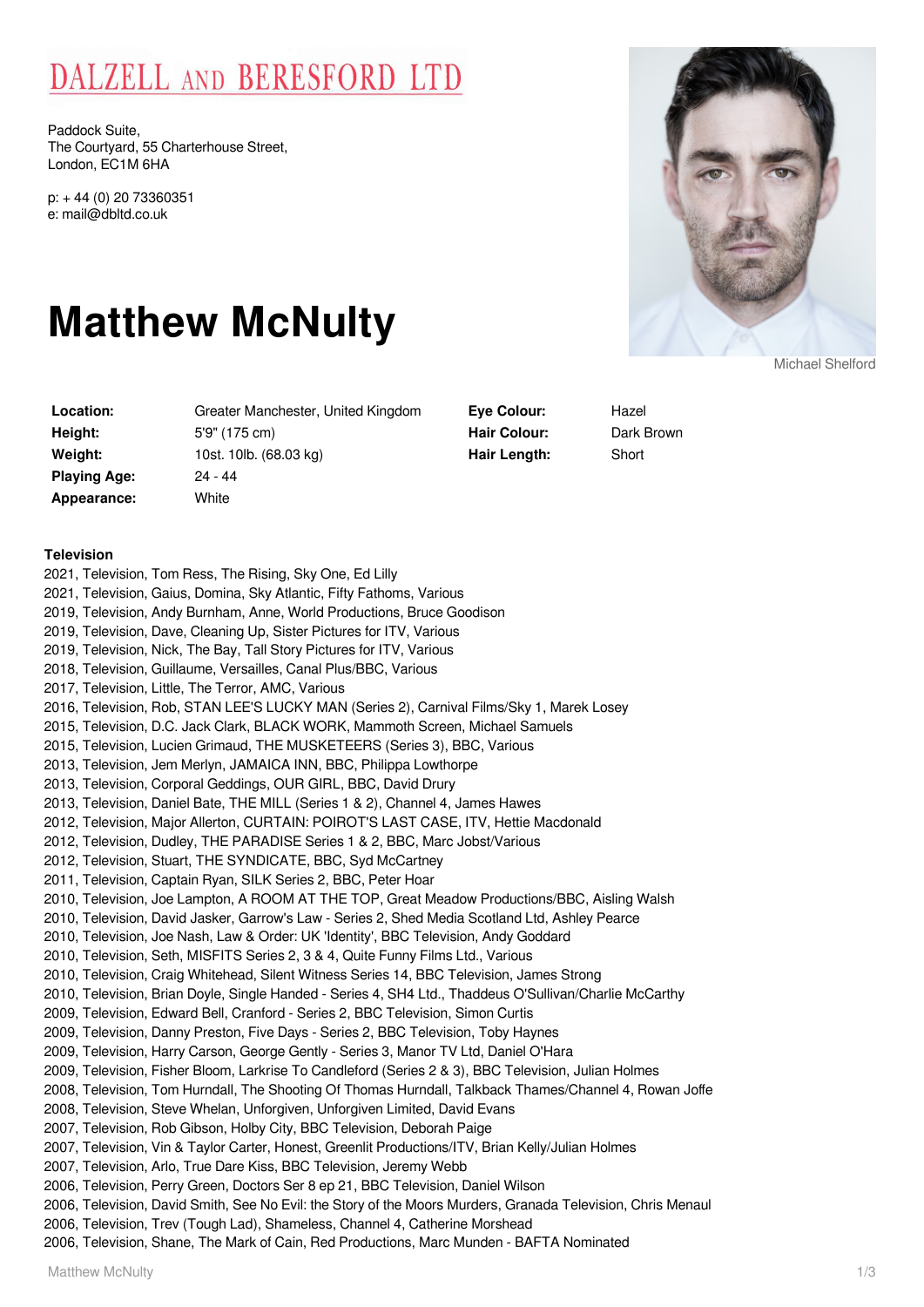- 2006, Television, Stan, The Royal, Yorkshire Television, Ian Bevitt
- 2005, Television, Oli Dott, Demolition Dave, Dave Dott Productions, Justin McArdle
- 2004, Television, Dan Burgess, D-Day the Ultimate Conflict, Windfall Films, Joshua Jameson
- 2004, Television, Dwayne Alsopp, Outlaws, BBC-World Productions, John Thomas
- 2004, Television, Gang Member, The Bill, Talkback Thames,
- 2003, Television, Sam Warrington, Sweet Medicine, Carlton Television, Terry McDonough
- 2002, Television, Justin, Birthday Girl, Yorkshire Television, Morag Fullerton
- 2002, Television, Abusive Vandal, Coronation Street, Granada Television,
- 2002, Television, Dominic Skelton, Emmerdale, Yorkshire Television, Chris Johnson

#### **Feature Film**

- 2012, Feature Film, Ibiza Ste, SPIKE ISLAND, Waterfall Films, Mat Whitecross
- 2012, Feature Film, Jeremy Giddings, THE KNOT, The Knot Film Ltd, Jesse Lawrence
- 2010, Feature Film, Jamie, Geography Of The Hapless Heart, Swipe Films, David Allain
- 2010, Feature Film, Josh, Toast, Ruby Films (Toast) Ltd, SJ Clarkson
- 2009, Feature Film, Andrew, The Arbor, Arbor Films Ltd, Clio Barnard
- 2008, Feature Film, Luis Bunuel, Little Ashes, Aria Films/APT Films, Paul Morrison
- 2008, Feature Film, Young Eric, Looking For Eric, Sixteen North Ltd, Ken Loach
- 2006, Feature Film, Nick Jackson, Control, Northsee Ltd., Anton Corbijn
- 2005, Feature Film, Shane, Love & Hate, BBC Films/Ruby Films, Dominic Savage
- 2002, Feature Film, Sniffer, An Angel for May, ITV, Harley Cokeliss

#### **Stage**

- 2003, Stage, Various Roles, Attempts on Her Life, Reading University, Terry O'Donough
- 2003, Stage, Danny Shapiro, Sexual Perversity in Chicago, Atkinway, Steve Atkinson
- 2003, Stage, Prysipkin, The Bedbug, Bulmershe, Brian Wooland

### **Radio**

- 2018, Radio, Wencelast, Castle of the Hawk, BBC Radio 4, Alison Hindell
- 2016, Radio, Jean Macquart, Emile Zola: Blood, Sex and Money, BBC Radio 4, Pauline Harris/Gary Brown
- 2015, Radio, Rhys, STONE, BBC Radio 4, Nadia Molinari
- 2015, Radio, Dean, THE MARK, BBC Radio 4, Pauline Roberts
- 2014, Radio, Mr. Tansley, TO THE LIGHTHOUSE, BBC Radio 4, Nadia Molinari
- 2013, Radio, Craig/Audiologist, EARLY WARNING, BBC Radio 4, Nadia Molinari
- 2013, Radio, William, ESTHER WATERS, BBC Radio 4, Gary Brown
- 2012, Radio, Conleth, RADIO 3's THE VERB: DAS GOAT, BBC Radio 3, Carrie Rooney
- 2012, Radio, Giacinto, REEDS IN THE WIND, BBC Radio 4, Nadia Molinari
- 2011, Radio, Stef, ANYTHING COULD HAPPEN, BBC Radio 4, Pauline Harris
- 2011, Radio, Fred, CAN YOU HEAR ME?, BBC Radio 4, Nadia Molinari
- 2011, Radio, Jason Connor, STONE Series 3, Ep 2: DEMONS, BBC Radio 4, Nadia Molinari
- 2011, Radio, Captian Brennan, THE PLOUGH AND THE STARS, BBC Radio 3, Nadia Molinari
- 2010, Radio, Robert Stewart, Rip Boy, Red Productions/BBC Radio 4, Melanie Harris
- 2009, Radio, Mark, Beware The Kids, BBC Radio 3, Kate Rowland

### **Credits**

2019, Film, Mark, Running Naked, Now Films, Victor Buhler 2017, Web Series, Pete, DO NOT DISTURB, Pulse Films, Dylan Southern & Will Lovelace

### **Accents & Dialects**: (\* = native)

Yorkshire, Devon, Northern, Irish-Northern, American-Southern States, American-California, Belfast, Lancashire, London, Geordie, Edinburgh, Liverpool, Cornwall, Birmingham, American-Standard, Manchester, Glasgow, American-New York, Irish-Southern, Dublin, Cockney, Welsh-Standard

**Languages**: (\* = Native/Fluent) English\*

### **Sports:** (\* = highly skilled)

Football\*, Darts, Swimming, Boxing, Tennis, Bowling, Badminton, Squash, Snooker, Fencing, Archery, Athletics\*, Basketball, Running\*, Pool

### **Vehicle Licences**:

Car Driving Licence